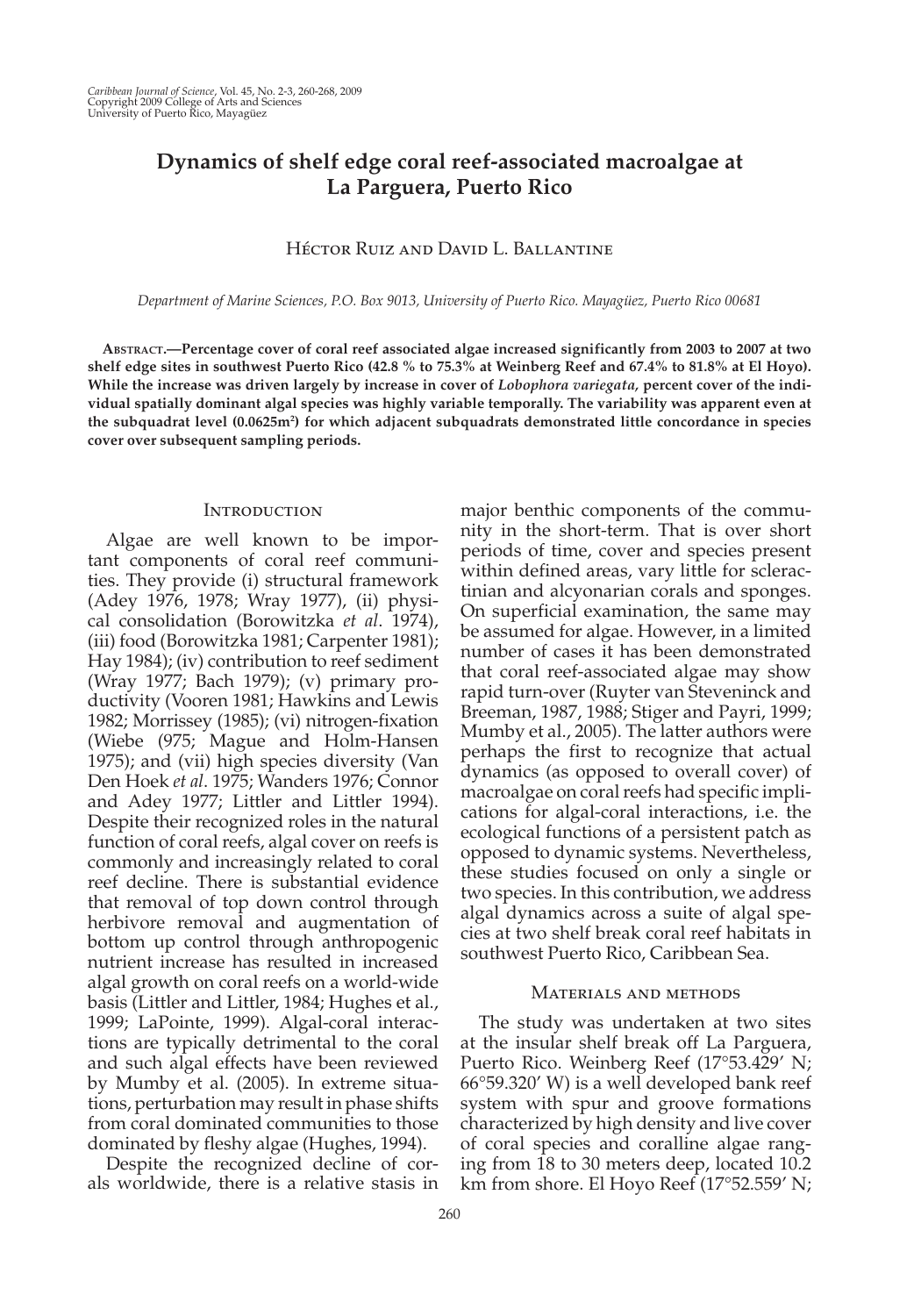67°02.619' W), is dominated by a coral-octocoral-sponge community on a low vertical relief hard bottom. Depths vary between 20-25 m and the site is located 10.3 km from shore.

 The percentage cover of macroalgae species was quantified within permanent quadrats established in 2003 and photographically sampled biannually through 2007. Nine 0.25 m<sup>2</sup> (0.61 m x 0.42 m) quadrats were each divided into four 1/16  $(.0625)$  m<sup>2</sup> subquadrats (N=36 subquadrats) at each of two depth intervals (20m and 25m) at each reef (N=72 total subquadrats per reef). Each subquadrat was labeled with an identification number for reference. At each sampling period, photographs of each subquadrat were taken with a digital camera (Cannon Rebel 300D) in an underwater housing (Sea & Sea DX-300D) fitted with a strobe. For each digital photograph, percent cover of the recognizable algal elements was calculated by overlaying with 100 (randomly stratified points) using Coral Point Count with an Excel extension (CPCe) (Kohler & Gill, 2006).

 Mean differences in total cover were compared using a 1-way ANOVA without replication following arcsine-transformation to meet the assumptions of normality and homogeneity of variance. Kendall's coefficient of concordance *(W)* , a nonparametric multi-sample rank correlation statistic, was used to test for similarities in algae abundances within quadrats and across sampling periods (Sokal and Rohlf 1995). All analyses were performed with Statistica software version 7.1.

#### Results

 At the outset of the study there was a bloom of the cyanobacteria *Schizothrix* sp., the first observance of such a cyanobacterial bloom at these offshore coral reef areas (based on observations for over 25 years) (Fig. 1). While not reflected in the cover data, however, based on visual observation *Schizothrix* recurred at varying degrees during subsequent yearly warmest months. At the subquadrat level, *Schizothrix* occupied up to 88% substratum cover. When present, *Schizothrix* typically persisted from two

to three months. Other than *Schizothrix*, the most abundant algal species encountered in quadrats at both reef sites were *Neogoniolithon accretum, Lobophora variegata, Dictyota humifusa* plus a mixed species algal turf, each present in the subquadrats during every sampling with a frequency greater than 50% (Table 1). Nevertheless, most of the algal species richness occurred in the algal turf element which was comprised of numerous species. The total algal percent cover over the period of study increased at both Weinberg (42.8 % to 75.3%) and El Hoyo  $(67.4\% \text{ to } 81.8\%)$  (Fig. 1). The cover increase was statistically significant at both reefs (Weinberg Reef:  $p< 0.01$ ;  $r^2=0.90$  and El Hoyo  $p < 0.01$ ;  $r^2 = 0.70$ ). Much of the overall increase in cover appears to be driven by *Lobophora variegata* at both sites. Despite the gradual increase in cover at Weinberg and El Hoyo Reefs, when the average cover of individual species is plotted, a high degree of variation is apparent (Figs.  $2$ ,  $3$ ). This is dramatically illustrated by the case of *L. variegata* in which changes in cover in individual subquadrats  $(0.165 \text{ m}^2)$ , were calculated to be up to 900% between subsequent samplings. When change in percent cover between all subsequent sampling periods was calculated for all subquadrats, percentage change in cover for *L. variegata* averaged 158% at Weinberg and 179% at El Hoyo. Average change per subquadrat for *Dictyota humifusa* was 279% and 247%; *Neogoniolithon* 166% and 218%; *Schizothrix* sp. 199% and 542% at Weinberg and El Hoyo reefs respectively (Table 2).

 These substantial temporal changes were largely independent of change in neighboring quadrats. That is, changes in algal cover for one subquadrat was largely independent of change in the adjacent subquadrats. This is illustrated for *Lobophora variegata* in the subquadrats comprising a single  $0.25$  m<sup>2</sup> quadrat (Fig. 4). To examine the independence of cover change in adjacent subquadrats, Kendall's coefficient of concordance, *W*, was calculated for cover change in all quadrats for each sampling interval. Tables 3 and 4 show these values for Weinberg and El Hoyo Reefs. Kendall's *W* coefficient ranges from 0 (when there is no association) to 1 (when there is complete agreement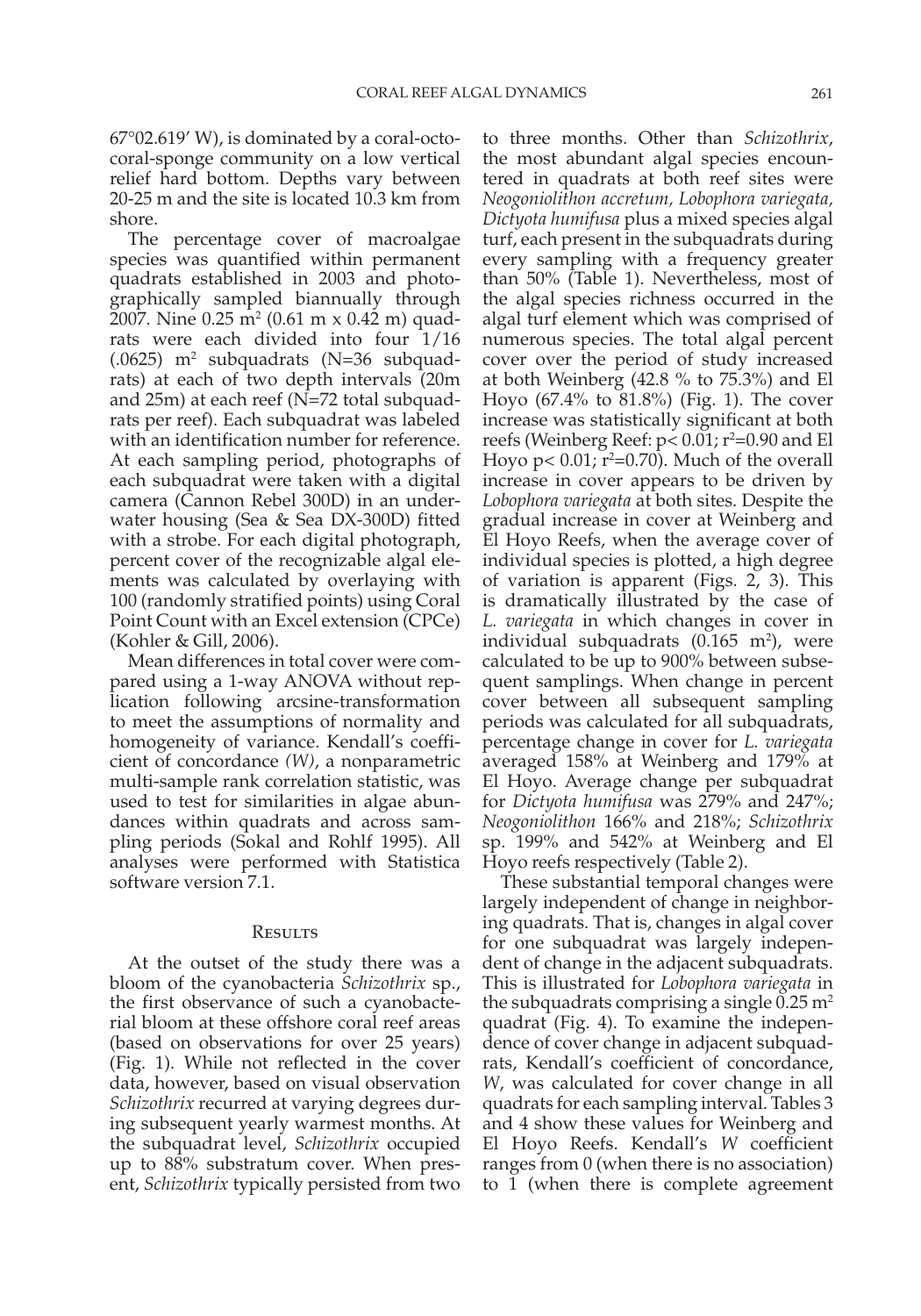

 Fig. 1. Temporal changes (mean cover) in the abundances of macroalgae between 2003 and 2007 at Weinberg Reef and Hoyo Reef. Arrow in the graph indicates timing of coral bleaching event.

among the ranking of all groups). On rare occasions (indicated by asterisks), there was a significant degree of concordance; however, in most quadrats concordance was low  $(W < 0.25$  for over 2/3 of quadrats) for each of the major substratum occupying species (i.e. *Lobophora variegata* , *Dictyota humifusa* , *Neogoniolithon accretum* , *Schizothrix* sp. and turf ).

 Aside from the substantial changes in cover for the principal space occupying species, variability is also indicated by small scale (seen at the level of the subquadrats) recruitment and extinction events. For example between the February and October 2005 sampling periods, *Dictyota humifusa* recruited into 21 and disappeared from 12 of the 72 subquadrats. Recruitment and

extinction events occurred for both more common as well as the less common species. The more ephemeral species included *Halimeda goreauii* , *Caulerpa serrulata* , *C. racemosa* and *Amphiroa* spp.

#### **DISCUSSION**

 Offshore reefs in southwest Puerto Rico had been previously considered to be relatively undisturbed prior to the onset of this study. As such, the original *Schizothrix* blooms, which recurred at varying intensities during subsequent yearly warmest months, undoubtedly represented an early signal of perturbation that was subsequently reflected by the increase in total algal cover during the duration of the study. Marine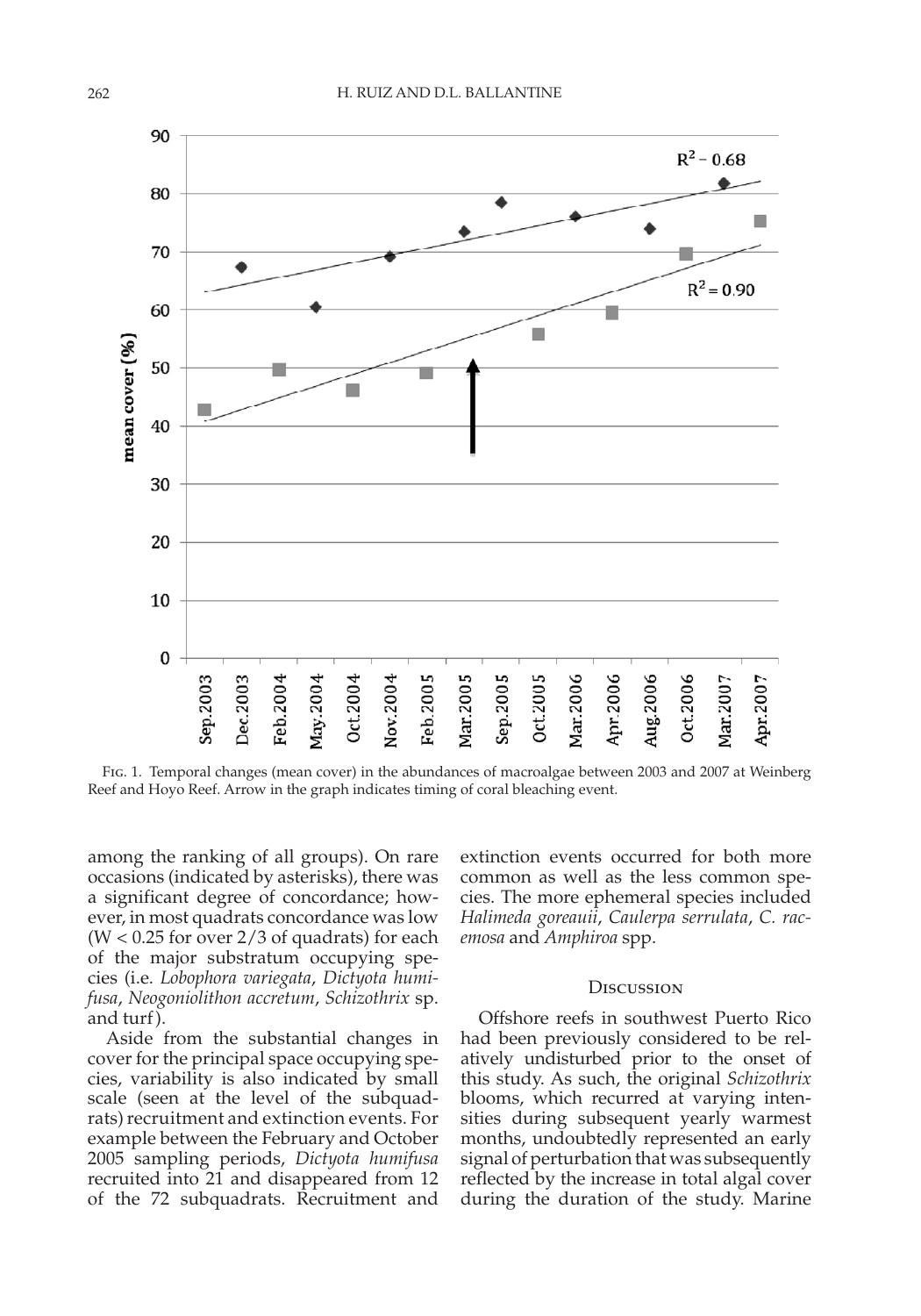| Mean Cover (%) | Frequency |
|----------------|-----------|
| 13.34          | 94.79     |
| 15.80          | 86.97     |
| 8.51           | 80.20     |
| 5.66           | 71.18     |
| 4.94           | 53.99     |
| 1.82           | 28.12     |
| 1.19           | 23.95     |
| 1.21           | 10.76     |
| 0.13           | 5.55      |
| 0.18           | 5.20      |
| 0.06           | 2.10      |
| 0.02           | 0.69      |
| 0.02           | 0.53      |
| 0.01           | 0.52      |
| 0.01           | 0.18      |
| 0.01           | 0.17      |
|                |           |

 Table 1. Total mean cover and frequency of macroalgal species identifiable from digital photographs at Weinberg Reef. (R) = Rhodophyta; (P) = Phaeophyceae; (C) = Chlorophyta; (Cyan) = cyanobacteria.

cyanobacterial blooms have been attributed to increased nutrient levels (Glibert et al. 2004; Elmetri and Bell 2004); however, Todd et al. (2009) suggested that anthropogenic nutrients do not reach the La Parguera shelf edge. Paerl and Huisman (2008) and Jöhnk et al. (2008), however, have provided evidence that increased water temperature may be the most important element in triggering cyanobacterial blooms. The cyanobacterial blooms had very high cover over the bottom substratum, and also was observed to overgrow living coral tissue. The precise physiological effects of cyanobacteria on corals are not known; however, Kuffner et al. (2006) indicated that cyanobacteria blooms possessed the capacity to reduce survival and recruitment of corals and octocorals. Furthermore, the cyanobacterial blooms were coincident with the annual spawning season of corals. Thus cyanobacterial cover during these periods possibly pre-empted available substratum that coral recruits required for settlement.

 None of the more common species of algae quantified (Table 1) exhibited clear seasonal fluctuations in abundances, despite the visual recognition of *Schizothrix* principally in summer months. These species were persistent year-round at both the Weinberg and El Hoyo reefs. The 43% increase in algal cover at Weinberg roughly parallels a 52% decline in living coral tissue that was measured over the same time period in the vicinity of our quadrats (Weil, unpublished data). Thus increase in algal cover over the duration of this study suggest that the algal cover increase is at the expense of living coral cover and perhaps reflects a developmental stage in a phase shift from coral-dominated reef to algal reef. A substantial bleaching event occurred in October 2005 (Weil, unpublished data) and subsequent increase in coral disease has undoubtedly contributed to the increase in hard substratum becoming available for algal colonization.

 The substantial variability both in terms of relative change in composition and cover, demonstrated herein probably represents an underestimate. Mumby et al. (2005) estimated that colonization rates of coral reef algae would be underestimated by 9% if sampled at 3 month intervals; however, measurement of extinction rates are not similarly influenced. They (op. cit.) concluded, nevertheless, that quarterly to annual sampling intervals are appropriate for quantifying the dynamics of *L. variegata* and *Dictyota pulchella* Hörnig *et* Schnetter. Ruyter van Steveninck and Breeman (1987) indicated that individual fronds of *Lobophora variegata* had a half life of only 15 to 39 days and the half-life was temporally variable. This reflects that life history characteristics of benthic algae in general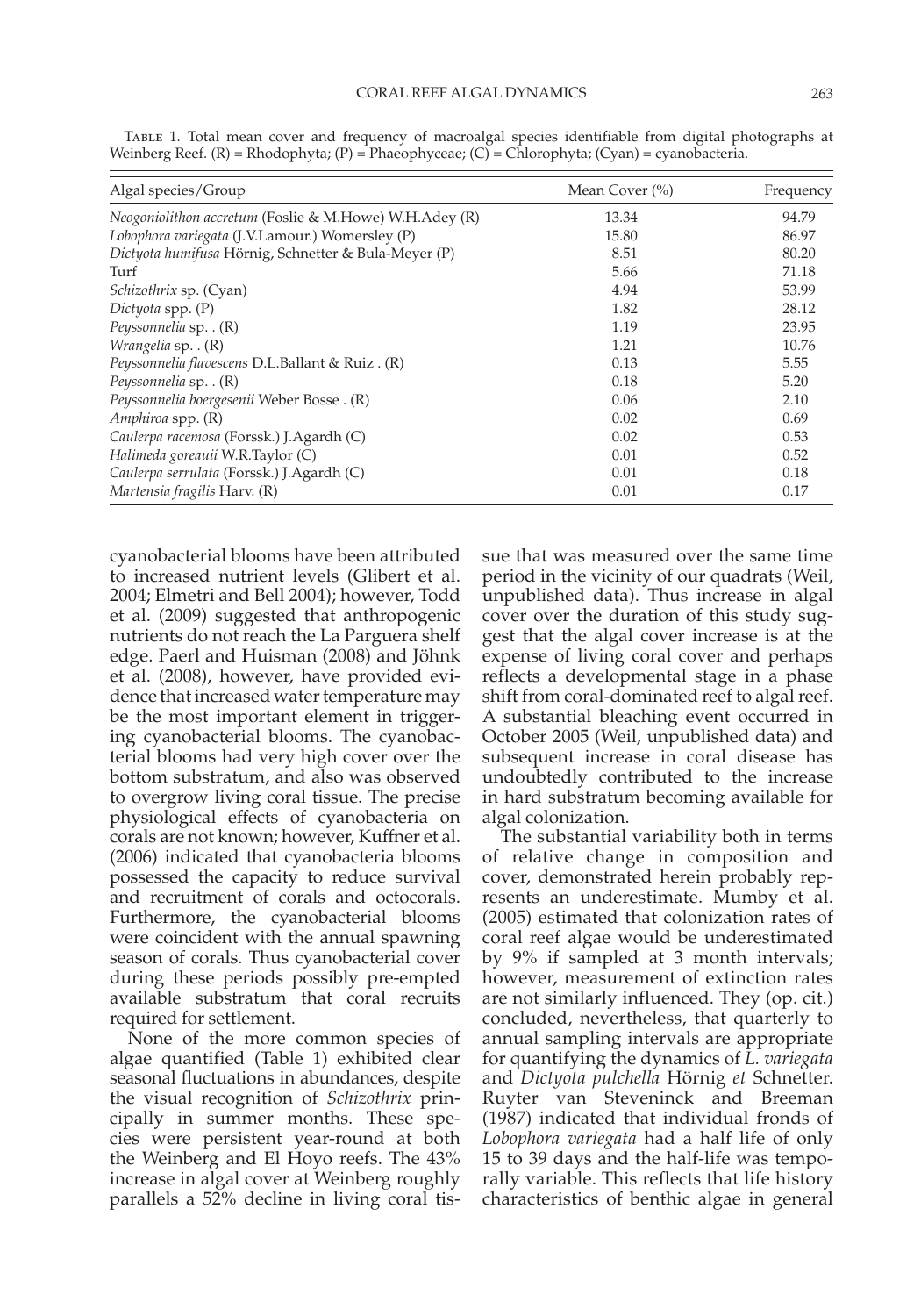

 Fig. 2. Variations in benthic cover of macroalgal species at Weinberg Reef monitored between September 2003 to April 2007.



 Fig. 3. Variations in benthic cover of macroalgal species at Hoyo Reef monitored between December 2003 to March 2007.

differ from the other longer-lived coral reef inhabitants. The short life periods of individual fronds is basic to the high demographic variability. Thus the relatively high

degree of both recruitment and extinction events is undoubtedly a result of short life histories and short individual frond half-life.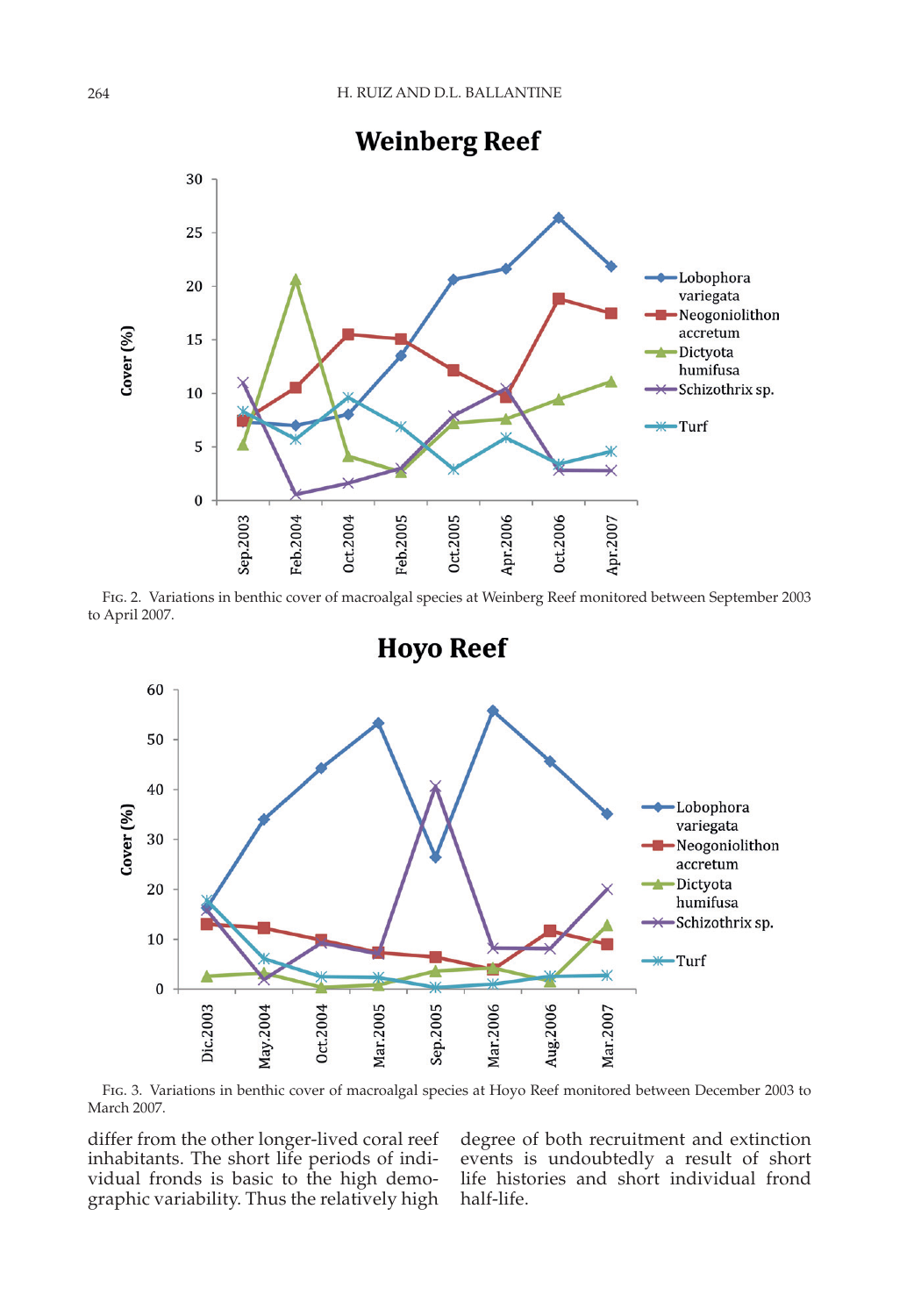The cover data for *Neogoniolithon* and possibly for *Peyssonnelia* species are at times quantified as being lower than they are. These species may become overgrown and hence not seen in the quantification analyses. Nevertheless, some coralline algal species are capable of living for decades (B. Steneck, pers. comm.) and certainly persist despite overgrowth by other species, even for years (Airoldi 200, Underwood 2006). Declines and increases in cover for *Neogoniolithon accretum* is thus due to increases and declines in cover by overgrowing algae such as *Lobophora* and

TABLE 2. Average percent change in macroalgal species cover, calculated for sequential sampling periods for all subquadrats at Weinberg and El Hoyo Reefs between 2003 and 2007.

| Major Species           | Weinberg | Hoyo |
|-------------------------|----------|------|
| Lobophora variegata     | 158%     | 179% |
| Dictyota humifusa       | 279%     | 247% |
| Neogoniolithon accretum | 166%     | 218% |
| Schizothrix sp.         | 199%     | 542% |
| Turf                    | 165%     | 120% |

*Dictyota.* Other *Neogoniolithon* decline was due to a crustose coralline algal disease condition (Ballantine et al. 2005).

 The fact that individual subquadrats behaved independently, is somewhat surprising. If the entire shelf edge algal community, was reacting to the same controlling factors (such as similar conditions of nutrients, light irradiance and herbivory), one would expect that at the  $0.25 \text{ m}^2$  spatial scale, the algae would respond similarly. However, even among adjacent  $0.25 \text{ m}^2$ quadrats, algae displayed different patterns of cover. This fact is further supported by a general lack of concordance among the subquadrats within the  $0.25$  m<sup>2</sup> quadrats. This would suggest that other factors may drive community dynamics. While speculative, brief frond half-lives, differences in microhabitat, stochastic recruitment, and extinction events, spatial competition and perhaps small scale differences in herbivory, may explain these differences. Obviously during the sampling interval employed here, a number of complete algal turnovers may occur.



 Fig. 4. *Lobophora variegata* cover in four adjacent subquadrats within quadrat 163 at Weinberg Reef between Sep.2003 and Apr.2007.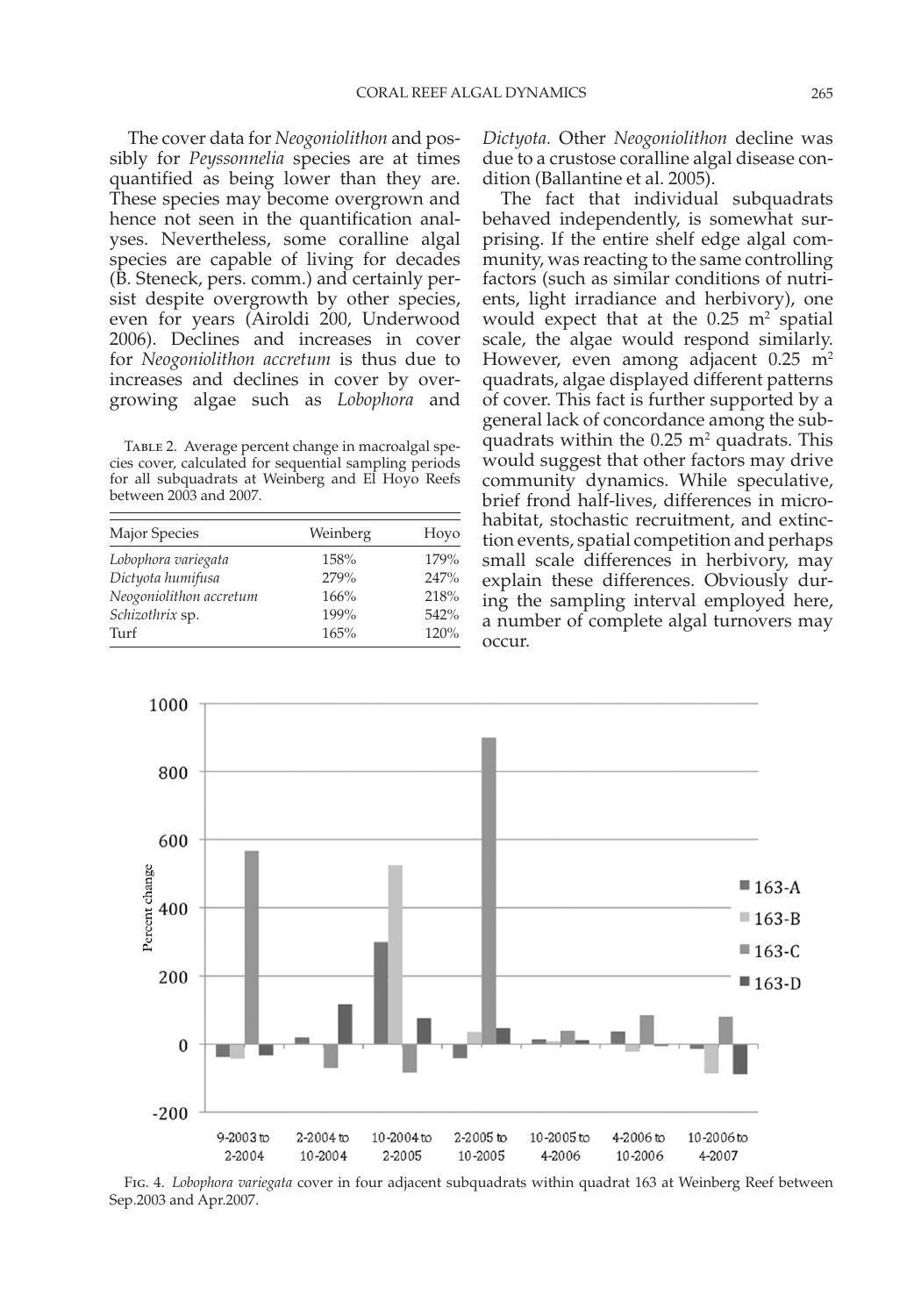Table 3. Concordance (*W*) vslues for macroalgal cover change among 4 subquadrats during the period September 2003 to April 2007 for different species of macroalgae at Weinberg Reef (\* indicates statistical significance ( $p < 0.01$ ).

|         | Coefficient of concordance (W) |                   |                         |                 |         |  |  |  |
|---------|--------------------------------|-------------------|-------------------------|-----------------|---------|--|--|--|
| Quadrat | Lobophora variegata            | Dictyota humifusa | Neogoniolithon accretum | Schizothrix sp. | Turf    |  |  |  |
| 163     | 0.17                           | 0.22              | 0.37                    | 0.08            | $0.56*$ |  |  |  |
| 164     | 0.06                           | 0.33              | 0.28                    | 0.26            | 0.09    |  |  |  |
| 165     | 0.31                           | 0.07              | $0.48*$                 | 0.38            | $0.48*$ |  |  |  |
| 166     | $0.66*$                        | 0.23              | 0.39                    | 0.05            | 0.22    |  |  |  |
| 167     | 0.13                           | 0.41              | 0.16                    | 0.13            | 0.30    |  |  |  |
| 168     | $0.71*$                        | 0.22              | $0.77*$                 | 0.07            | 0.18    |  |  |  |
| 169     | 0.13                           | 0.40              | 0.05                    | 0.44            | 0.01    |  |  |  |
| 170     | 0.42                           | 0.41              | $0.61*$                 | 0.03            | $0.51*$ |  |  |  |
| 171     | 0.35                           | 0.29              | $0.61*$                 | 0.09            | 0.46    |  |  |  |
| 175     | 0.17                           | 0.11              | 0.30                    | 0.24            | 0.09    |  |  |  |
| 176     | 0.26                           | 0.23              | 0.25                    | 0.16            | 0.16    |  |  |  |
| 177     | 0.08                           | 0.21              | 0.32                    | 0.33            | 0.28    |  |  |  |
| 178     | 0.30                           | 0.14              | 0.13                    | 0.21            | 0.07    |  |  |  |
| 179     | 0.24                           | 0.12              | 0.22                    | 0.10            | 0.19    |  |  |  |
| 181     | 0.09                           | 0.37              | $0.50*$                 | 0.31            | 0.27    |  |  |  |
| 182     | 0.43                           | $0.47*$           | 0.30                    | 0.09            | 0.06    |  |  |  |
| 183     | 0.10                           | 0.21              | 0.08                    | 0.29            | 0.14    |  |  |  |
| 192     | 0.36                           | 0.29              | 0.40                    | 0.06            | 0.18    |  |  |  |

Table 4. Concordance (*W*) vslues for macroalgal cover change among 4 subquadrats during the period September 2003 to April 2007 for different species of macroalgae at El Hoyo Reef (\* indicates statistical significance ( $p < 0.01$ ).

| Coefficient of concordance (W) |                     |                   |                         |                 |         |  |  |
|--------------------------------|---------------------|-------------------|-------------------------|-----------------|---------|--|--|
| Quadrat                        | Lobophora variegata | Dictyota humifusa | Neogoniolithon accretum | Schizothrix sp. | Turf    |  |  |
| 12                             | $0.62*$             | 0.18              | 0.42                    | 0.11            | $0.46*$ |  |  |
| 13                             | 0.16                | 0.02              | $0.48*$                 | 0.17            | 0.32    |  |  |
| 14                             | 0.27                | 0.26              | $0.51*$                 | 0.16            | 0.07    |  |  |
| 47                             | 0.22                | 0.07              | 0.16                    | 0.13            | 0.17    |  |  |
| 124                            | 0.19                | 0.06              | 0.17                    | 0.06            | 0.07    |  |  |
| 135                            | 0.08                | 0.27              | 0.14                    | 0.40            | 0.11    |  |  |
| 136                            | 0.14                | 0.19              | 0.03                    | 0.04            | 0.15    |  |  |
| 137                            | 0.27                | 0.33              | 0.19                    | 0.08            | 0.14    |  |  |
| 193                            | 0.02                | 0.06              | 0.14                    | 0.17            | 0.40    |  |  |
| 15                             | $0.54*$             | 0.09              | 0.17                    | 0.26            | 0.24    |  |  |
| 17                             | 0.09                | 0.05              | 0.06                    | $0.67*$         | 0.20    |  |  |
| 19                             | 0.18                | 0.06              | 0.23                    | 0.23            | 0.01    |  |  |
| 38                             | 0.41                | 0.04              | 0.28                    | 0.05            | 0.18    |  |  |
| 39                             | 0.19                | 0.55              | 0.40                    | 0.19            | 0.30    |  |  |
| 40                             | 0.44                | 0.10              | 0.23                    | 0.29            | 0.01    |  |  |
| 41                             | 0.08                | 0.02              | 0.26                    | 0.16            | 0.25    |  |  |
| 42                             | 0.08                | 0.19              | 0.42                    | 0.04            | 0.29    |  |  |
| 194                            | 0.19                | 0.25              | 0.30                    | 0.02            | 0.17    |  |  |

 In conclusion, shelf edge benthic algae in southwest Puerto Rico have demonstrated a significant increase in cover. This study also provides evidence for the highly dynamic aspect of the different elements comprising the algal community. Further research applied to a number of species, could include study of individual thallus longevity and spreading rates, algal-algal interactions, recruitment dynamics on settling plates, and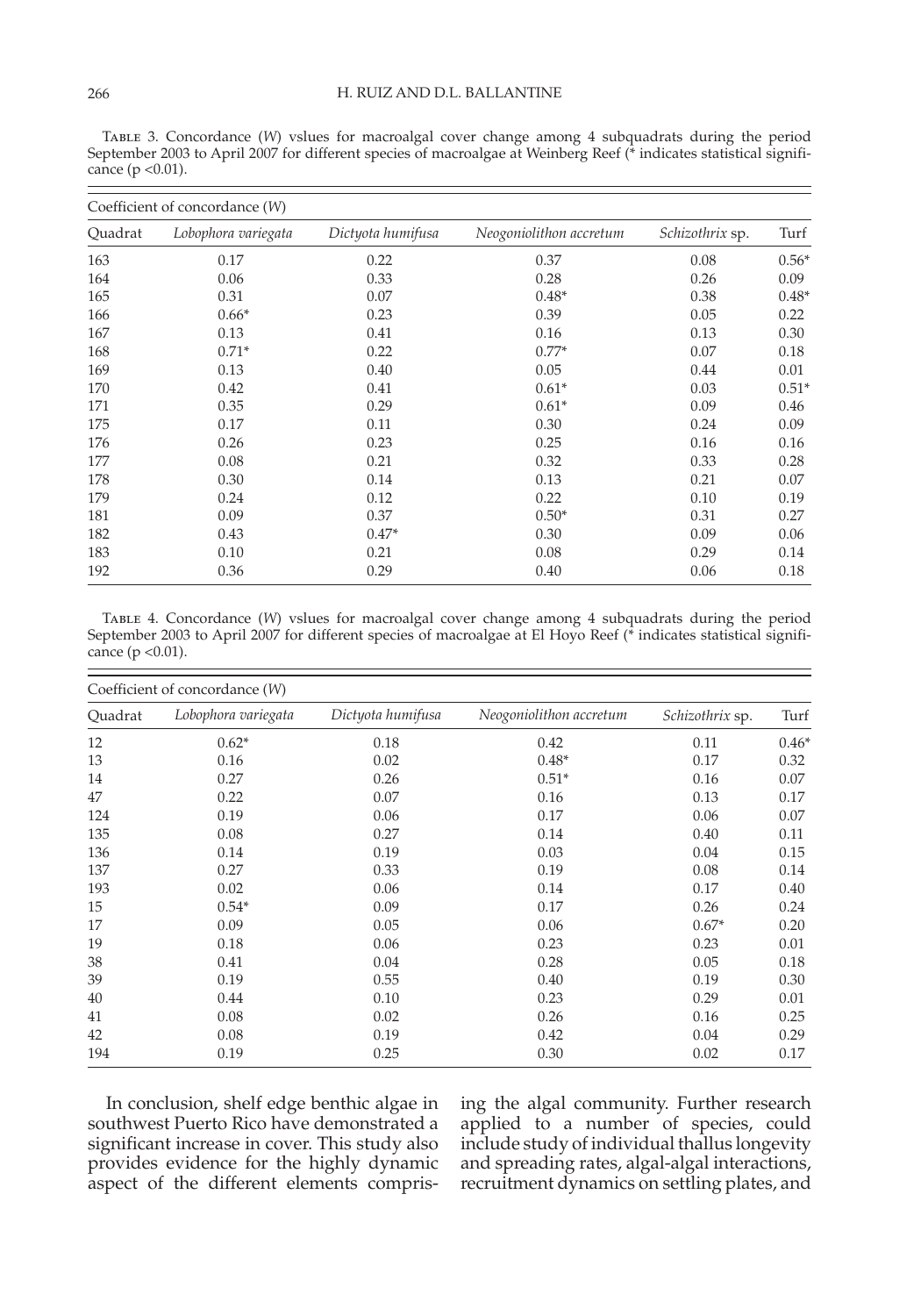a monthly or biweekly sampling interval which would contribute to a higher resolution level of understanding of the complexity of short term algal population dynamics.

 *Acknowledgements.* — This paper is a result of research funded by the National Oceanographic and Atmospheric Administration Coastal Ocean Programs under award #NA 17OP2919 to the University of Puerto Rico – Mayagüez. We thank Dr. Paul Yoshioka for analytical and statistical assistance as well as for his critical reading of the manuscript.

## LITERATURE CITED

- Adey, W. H. 1976. Holocene bioherms (algal ridges and bank barrier reefs) of the eastern Caribbean. *Geol. Soc. Amer. Bull* . 87:95-109.
- Adey, W. H. 1978. Algal ridges of the Caribbean Sea and West Indies. *Phycologia* 17:361-367.
- Airoldi, L. 2000 Effects of disturbance, life histories, and overgrowth on coexistence of algal crust and turfs. *Ecology* 81:798-814.
- Bach, S. D. 1979. Standing crop, growth and production of calcareous Siphonales (Chlorophyta) in a south Florida lagoon. *Bull. Mar. Sci* . 29:191-201.
- Bak, R. P. M., G. Nieuwland, and E. H. Meesters. 2005. Coral reef crisis in deep and shallow reefs: 30 years of constancy and change in reefs of Curaçao and Bonaire. *Coral Reefs* 24:475-479.
- Ballantine, D. L., E. Weil, and H. Ruiz. 2005. Coralline White Band Syndrome, a coralline algal affliction in the tropical Atlantic *. Coral Reefs* 24:117.
- Borowitzka, M. A., W. W. D. Larkum, and C. E. Nockolds. 1974. A scanning electron microscope study of the structure and organization of the calcium carbonate deposits of algae. *Phycologia* 13:195-203.
- Borowitzka, M. A. 1981. Algae and grazing in coral reef ecosystems. *Endeavor* 5:99-106.
- Carpenter, R. C. 1981. Grazing by *Diadema antillarum* Philippi and its effects on the benthic algal community. *J. Mar. Res.* 39:749-765.
- Conner, J. L., and W. H. Adey. 1977. The benthic algal composition, standing crop, and productivity of a Caribbean algal ridge. *Atoll Res. Bull.* 211:1-15.
- de Ruyter van Steveninck, E. D., and A. M. Breeman. 1987a. Deep water populations of *Lobophora variegata* (Phaeophyceae) on the coral reef of Curaçao: influence of grazing and dispersal on distribution patterns. *Mar. Ecol. Prog. Ser* . 38:421-250.
- de Ruyter van Steveninck, E. D., and A. M. Breeman. 1987b. Deep-water vegetations of Lobophora variegata (Phaeophyceae) in the coral reef of Curaçao: population dynamics in relation to mass mortality of the sea urchin Diadema antillarum. *Mar. Ecol. Prog. Ser* . 36:81-90.
- Elmetri, I., and P. R. F. Bell. 2004. Effects of phosphorus on the growth and nitrogen fixation rates of *Lyngbya*

*majuscula* : implication for management in Moreton Bay, Queensland. *Mar. Ecol. Prog. Ser.* 281:27-35.

- Glibert, P. W., C. A. Heil, D. Hollander, M. Revilla, A. Hoare, J. Alexander, and S. Murasko. 2004. Evidence for dissolved organic nitrogen and phosphorus uptake during a cyanobacterial bloom in Florida Bay. *Mar. Ecol. Prog. Ser.* 280:78-83.
- Hawkins, C. M., and J. B. Lewis. 1982. Benthic primary productivity on a fringing coral reef in Barbados, West Indies. *Aquatic Bot.* 12:355-363.
- Hay, M. 1984. Patterns of fish and urchin grazing on Caribbean coral reefs: are previous results typical? *Ecology* 65:446-454.
- Hughes, T. P. 1994. Catastrophes, phase shifts, and large-scale degradation of a Caribbean coral reef. *Science* 265:1547-1551.
- Hughes, T., A. M. Szmant, R. Steneck, R. Carpenter, and S. Miller. 1999. Algal blooms on coral reefs: What are the causes? *Limnol. Oceanogr* . 44:1583-1586.
- Jöhnk, K. D., J. Huisman, J. Sharples, B. Sommeijer, P. M. Visser, and J. M. Stroom. 2008. Summer heatwaves promote blooms of harmful cyanobacteria. *Global Change Biol* . 14:495-512.
- Kohler, K. E., and S. M. Gill. 2006. Coral Point Count with Excel extensions (CPCe): A visual Basic program for the determination of coral and substrate coverage using random point count methodology. *Comp. Geosci.* 32:1259-1269.
- Kuffner, I. B., L. J. Walters, M. A. Becerro, V. J. Paul, R. Ritson-Williams, and K. S. Beach. 2006. Inhibition of coral recruitment by macroalgae and cyanobacteria. *Mar. Ecol. Prog. Ser* . 323:107-117.
- Lapointe, B. E. 1999. Simultaneous top-down and bottom-up forces control macroalgal blooms on coral reefs. *Limnol. Oceanogr* . 44:1586-1592.
- Littler, M. M., and D. S. Littler. 1984. Models of tropical reef biogenesis: the contribution of algae. In: F. E. Round, and D. J. Chapman (eds.) *Progress*  in Phycological Research. Biopress, Ltd. Bristol, England. pp. 323-364.
- Littler, M. M., and D. S. Littler. 1994. Essay: Tropical reefs as complex habitats for diverse macroalgae. In: *Seaweed Ecology and Physiology* (C. S. Lobban, and P. J. Harrison, eds.). Cambridge Univ. Press, New York. pp 72-75.
- Mague, T. H., and O. Holm-Hansen. 1975. Nitrogen fixation on a coral reef. *Phycologia* 14:87-92.
- Morrissey, J. 1985. Primary productivity of coral reef benthic macroalgae. In: Harmelin, V. M., B. Salvat, (Eds.), *Proceedings of the Fifth International Coral Reef Congress, Papeete, Tahiti* , Vol. 5:77-82.
- Mumby, P. J., N. L. Foster, and E. A. Glynn Fahy. 2005. Patch dynamics of coral reef macroalgae under chronic and acute disturbance. *Coral Reefs* 24: 681-692.
- Paerl, H. W., and J. M. Huisman. 2008. Blooms like it hot. *Science* 320:57-58.
- Sokal R. R., and F. J. Rohlf. 1995. Biometry, Third Edition. Freeman, New York
- Stiger V., and Payri C. E. 1999. Spatial and temporal patterns of settlement of the brown macroalgae